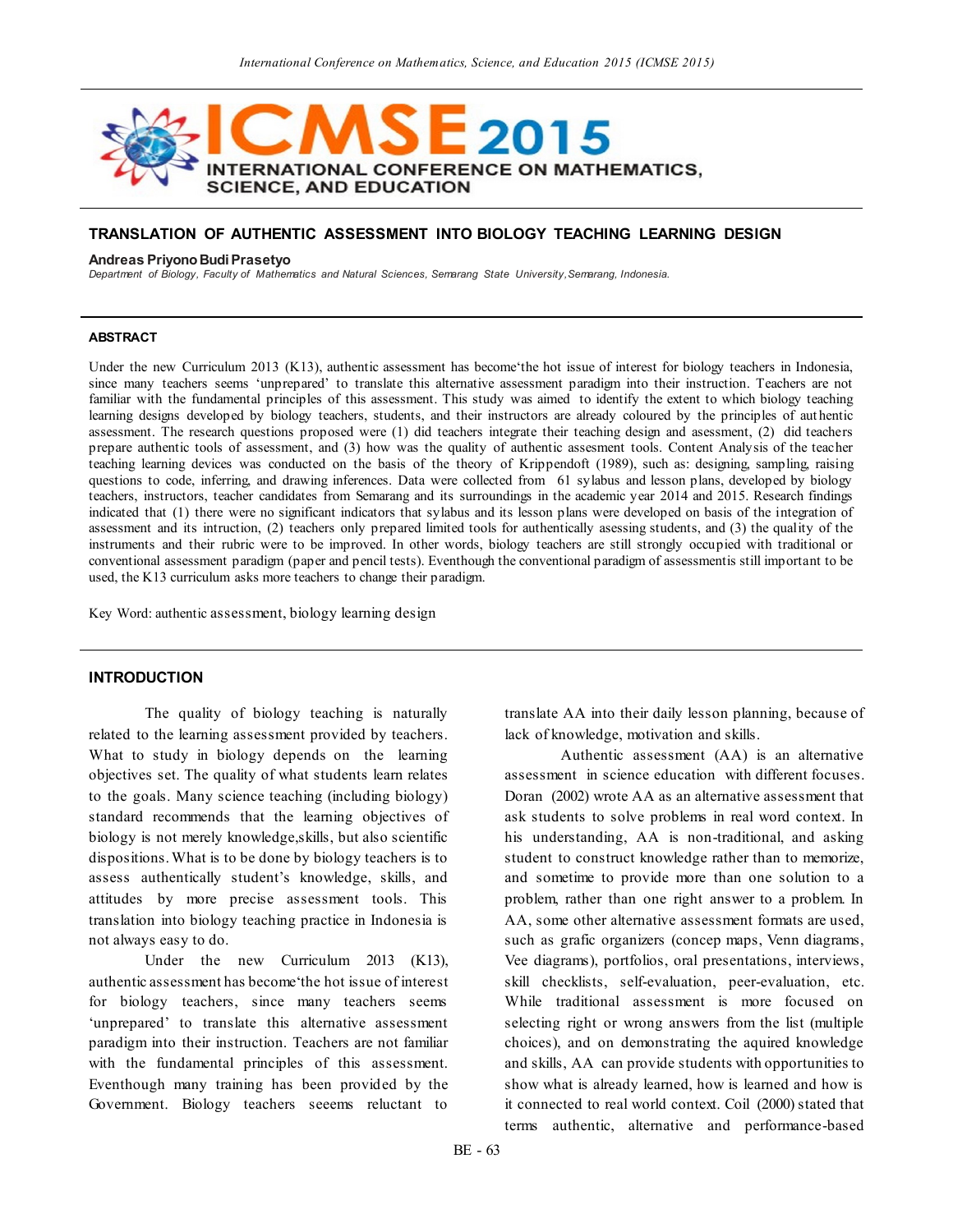assessment were used interchangebly. This terms indicated that they were different strategies, if compared to paper and pencil tests. AA encourges students to know what is already known, and how is learned. Students knows something when they are able to explain their work, when they are able to apply it, and when they are able to create. AA seems to be more focused on students, ownership of the problem, and self-motivation of students. AA as alternative assessments includes: student work portfolios, performance-based tasks. Student logs, rating scale, checklists, classroom discussions (when students share their work including strategies and evaluation), peer evaluation, and formal reflections (where students reflect their previous work, own progress, strength and weaknessess). According to Martin (2005) AA is more designed for describing what students can do instead of their weaknesses. AA is also a new trend of assessment. More emphasis is taken on what is more higly valued (rich, well-structured knowledge) than something easily measured (discret knowledge), on-going process of asessment than endterms of teaching, on what teachers can do rather than external experts. Wiggins (1990) suggested that authentic assessment asked students to display their performance with their knowledge. Unlike traditional

# **METHODS**

This study belongs to qualitative content analysis. Data were collected from biology lesson plans developed by biology teachers, teacher candidates who was involved in SM-3T professional teacher education program (PPG-SM3T), pre-service students who were actively involved in curricular scanning subjects, and university teacher learning design (RPS). Content analysis was conducted on the basis of Krippendoft theory of analysis (1989), starting with (1) setting the goal of analyisis,namely to find out some real indicators of AA spirit on biology lesson plan (designing), (2) collecting sampel of lesson plan to be assessed (sampling), (3) developing 5 major questions to code text messages from syllabus and lesson plan, from AA s pirits such as on-going process, performance-based, selfasessments, balance, and direct feedback (coding), (4) drawing inferences of data collected, and (5) discussing findings with experts (validating). Population was all sylabus and lesson plans developed by biology educators in Semarang.

This study was focused on 64 syllabus and its lesson plans, consisted of (1) 24 lesson plans developed by biology teachers in Central Jawa, collected in 2013, assessments more focused on asking students to recall, what they have learned and choose one correct answer from the some options available answers, AA involves students in problem situations that they might face both inside or outside of school (Glencoe, 2002: 2). Students can apply their knowledge and skills to solve realistic and complex problems (DiMartino & Castaneda, 2007). All these literature reviews underline that AA is diffrent from tradtional approaches of assessment in terms of what, when, and how to assess. One of the real problems faced by biology teachers in Indonesia is how to translate AA into daily lesson planning

This study was aimed at identifying some evidences of AA translation into biology lesson plan. The research questions proposed were (1) did teachers integrate their teaching design and asessment, (2) did teachers prepare authentic tools of assessment, and (3) how was the quality of authentic assesment tools. Content analysis of the teaching learning tools developed by biology teachers were expected to provide data about the integration of AA into teaching learning process. The findings would provide a significant feedback to biology teachers, instructors, teacher candidates, and university teachers who are responsible for educating young people to be professional teachers

(2) one model of lesson plan under K13, developed by Jakarta teacher trainners, and (3) 37 lessson plans developed the SM3T teacher candidates who were participating in PPG (Professional Teacher Education) 2014 and at the beginning of 2015 at Unnes. The total number of sammpled lesson plan was 61. Sampling techniques was "convenient sampling techniques."Checklist was used to collect data about the integration of AA into daily lesson planning. This checklist was focused on 5 major questions, namely (1) do teachers assess students before, during, and after class (countinous assessment,formative and summative assessment), (2) do teachers implement performance-based assessment, (3) do teachers prepare balaced assessment (cognitive, affective, skills), (4) do teachers provide students with self and peer-asessment (self-evaluation), (5) do teachers use alternative tools of assessment (product, grafic organiser, portfolio,etc). All data were qualitatively assessed. Six major principle of AA (Bridges, L, 2004) are (1) continous, informing every aspect of teaching, teachers learn what, when, how to teach (2) integrated, students are assessed while they are involved, not just before and after, (3) focused on strength, what students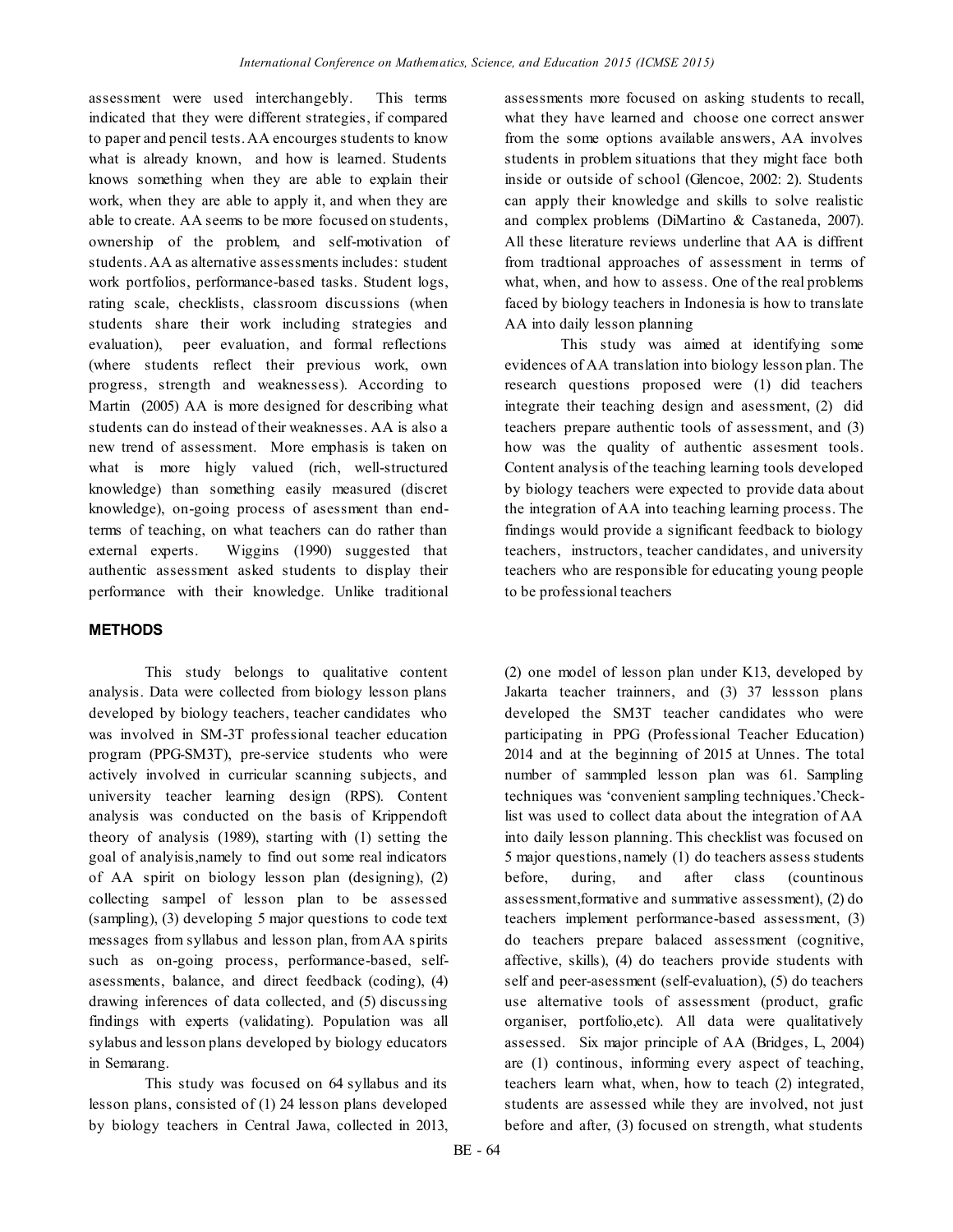know, do, and how to use what they know to learn, (4) underlining the most significant nature of evaluation, namely self-evaluation (what, why, how), (5) collaboration among teachers, students, parents to reflect and assess learning.

# **RESULT AND EXPLANATION**

Do biology teachers assess students before, during, and after class (countinous,formative and summative assessment)? To answer this first formulated problem, data were then collected from a collection of syllabus and its daily lesson plans in biology. All were analysed by to what extent the tools were occupied with asessment focused on before class, during the lesson and after the lesson. A collection of syllabus and its lesson plans) were taken from a variety of teachers, (1) collection of Lesson Plans developed by biology teachers from some particular schools in Central Jawa (N=24), (2) one model of lesson plan developed by Jakarta teacher trainners, and (3) collection of lesson plans developed by SM-3T teachers

Tabel 01 indicated that biology teachers in some extent assessed students before, during and after the class. In the beginning of the lesson, teachers were more likely to use Question and Answer  $(Q/A)$  to ask students for their readiness. Simple questions (open questions) were used by teachers to motivate students, but they did not use some other creative tools such as concept map, Venn and Vee Diagram, Group Visual (pictures, photos), etc. Teachers did not ask students how to study for the successfulness of their learning. In other words, teachers did not encourage students to metacognitively thinking. During the lesson, there were only two asessement tools (attitudinal observation sheet and Q/A) used by teachers. At the end of the lesson, teachers used tests, portfolios, Q/A and investigation reports. Whad does it mean? Teachers understand what to assess students but they have limited knowledge of how to asesses students in creative ways. Teachers are not accustomed to using some alternative assessment tools. Chiappeta (2010) underlined that developing alternative assessment tools were different from using tests and sometime was demanding. Teachers in Indonesia are still occupied with the use of test as the most familiar asessment tools. The situation is becoming worse when national examination (UN) is still considered as the valid and reliable student asessment. This is one of the significant factors of why teachers are still using "at the end testing tools". Interviewing biology teachers at Semarang suggested that teachers are not confident in using alternative

assessment. National examination is still highy valued by community, and teachers find it reluctant to implement AA. It is not easy to convince teachers to use AA. On the other hands, many experts recommend the use of AA as the best approaches in assessment for the era of knowledge. There are a variety of altenative assessment tools that can be used by teachers (Doran, 2002; Coil, 2000; Martin, (2005). All these books are excellent in providing some more information of what and how to assess students learning science or biology.

Do teachers implement performance-based assessment? To address this second formulated problem, data were then collected from the ways of teachers implement instruments such as: skill tasks, investigation (lab report), portfolios, and observation sheets, as they are presented on a collection of syllabus and its daily lesson plans in biology. Data was collected on how biology teachers assessed student performances. Did biology teachers ask students to demonstrate their product (creativity) rather than their understanding? Did their lesson plan record a variaty of cognitive, affective and skills instruments? The findings showed that teachers implemented the limited use of skill tasks, portfolios, investigation reports, and observation sheets. Less than 32 (of 64 teachers) used a variety of porformance-based assessment. This findings could be accepted reasonably due to some more information, collected from audiotaped biology teacher interviews, "teachers are reluctant to use performance-based assessments because of time demanding and consuming". Teachers seems 'unprepared' for the implementation of the new curriculum that put emphasis on the use of alternative or authentic assessment.Teachers are lack of motivation to implement it. On the other hands, authentic assessment has been underlined as the most propective tools of learning assessment in the modern world (Coil, 2000; Council, 2013); Curtis, 2014; James, 2014). Indonesia, under the new curriculum 2013, is basically aware of the importance the new trend of assessments, as indicated by many teacher training that support the implementation of authentic asessment. From the year 2012- 2014, all schools are invited to join the training.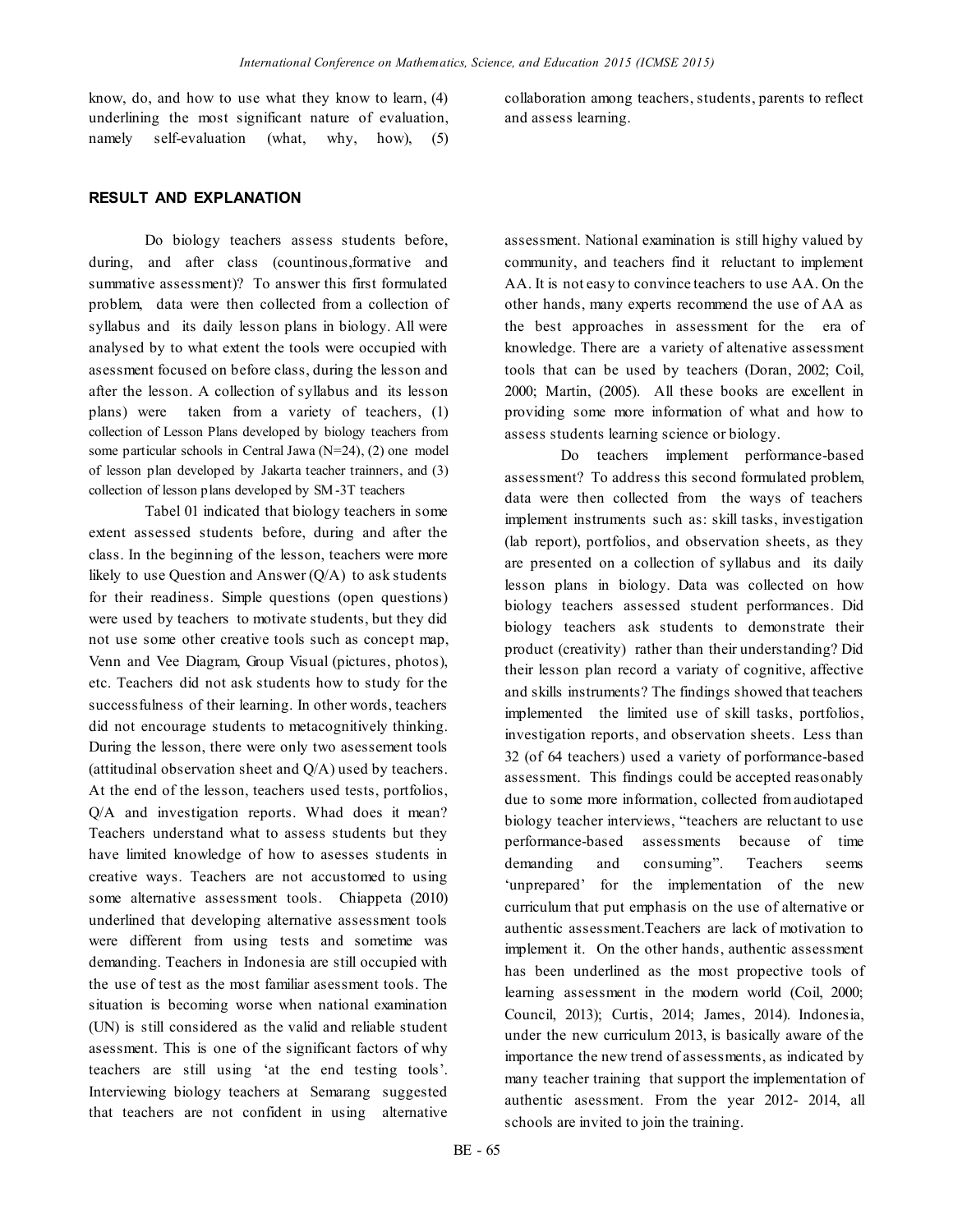| Lesson<br>Plan<br>Assessment<br>time/ |                | <b>Assessment Tools</b>   |                            |                                              |                            |                             |               |      |                     |                                |                                                   |              |                                |                     |             |              |
|---------------------------------------|----------------|---------------------------|----------------------------|----------------------------------------------|----------------------------|-----------------------------|---------------|------|---------------------|--------------------------------|---------------------------------------------------|--------------|--------------------------------|---------------------|-------------|--------------|
|                                       |                | <b>Student-Directed</b>   |                            |                                              |                            |                             |               |      |                     |                                |                                                   |              | Teacher-<br>directed           |                     |             |              |
| <b>Tools</b><br>$N^A = 24$            |                | Perfor-<br>mance<br>based |                            | Thinking<br>process<br>Graphic<br>Organiserr |                            |                             | Port<br>folio | Oral | $\mathbf{Q}/%$<br>A | Lab<br>Skill<br>check-<br>list | Self-<br>$\&$<br>Peer<br>$\overline{\phantom{0}}$ | Jour-<br>nal | $\mathcal{C}$<br>$\Omega$<br>M | Obse<br>rvati<br>on | Visu<br>-al | Test         |
| $N^{B=1}$<br>$N^{C=37}$               |                | Skill<br>task             | In-<br>vesti<br>gati<br>on | Con<br>cept<br>map                           | V<br>e<br>$\mathbf n$<br>n | V<br>${\rm e}$<br>${\bf e}$ |               |      |                     |                                |                                                   |              |                                |                     |             |              |
|                                       | $A^*$          |                           |                            |                                              |                            |                             |               |      | $\mathbf V$         |                                |                                                   |              |                                |                     |             |              |
| Before                                | $\mathrm{B}^*$ |                           |                            |                                              |                            |                             |               |      | V                   |                                |                                                   |              |                                |                     |             |              |
|                                       | $C^*$          |                           |                            |                                              |                            |                             |               |      | $\mathbf{V}$        |                                |                                                   |              |                                |                     |             |              |
| During                                | $\mathrm{A}^*$ |                           |                            |                                              |                            |                             |               |      |                     |                                |                                                   |              |                                | $\mathbf{V}$        |             |              |
|                                       | $B^*$          |                           |                            |                                              |                            |                             |               |      |                     |                                |                                                   |              |                                | $\mathbf{V}$        |             |              |
|                                       | $\mathrm{C}^*$ |                           |                            |                                              |                            |                             |               |      |                     |                                |                                                   |              |                                | $\mathbf{V}$        |             |              |
| After                                 | $\mathrm{A}^*$ |                           | V                          |                                              |                            |                             | $\mathbf{V}$  |      |                     |                                |                                                   |              |                                |                     |             | V            |
|                                       | $\mathrm{B}^*$ |                           | $\mathbf{V}$               |                                              |                            |                             |               |      |                     |                                |                                                   |              |                                | $\mathbf{V}$        |             | $\mathbf{V}$ |
|                                       | $C^*$          |                           | $\mathbf{V}$               |                                              |                            |                             | $\mathbf{V}$  |      |                     |                                |                                                   |              |                                | $\mathbf{V}$        |             | V            |

### **Table 1.** Assesment Tools

Note: A\* a collection of Lesson Plans developed by biology teachers from some particular schools in Central Jawa (N=24). B\* a model of lesson plan developed by Jakarta teacher trainners.

 $C^*$  a collection of lesson plans developed by SM-3T teachers. V = to some extent yes, implemented. (N=37)

Tabel 1 presents a collection of assesment tools that can be used by teachers and students. Doran (2002) classified alternative assessment into student-directed assessment and teacher-directed asssessment. Studentdirected assessment covers performance-based assessment, thinking process, portfolio, oral presentation, lab skills, self- and peer- assessment, journal, and the use of computer. Teacher directed assessment includes observation and group visuals (pictures, photos, etc).

Do teachers prepare a balaced assessment (cognitive, affective, skills)? To answer this third formulated problem, data were then collected from the ways of teachers assesses student knowledge, dispositions and lab skills, using a variaty of assessment tools including tests. The findings showed that many (almost all) lesson plans mentioned some major tools of cognitive, affective and skill asessments. In other words, teachers are already ready for asssessing all aspect of learning (cognitive, affective, psychomotor) by the use of tests, attitudinal observation sheet, and investigation

reports sheets. This findings also indicated that teachers were already ready for ballanced assessments, including the use of testing. Since the Government of Indonesia has taken character education into his serious consideration, many parties in this country are talking about the implementation of character education at schools. That is why many teachers are aware of it.

Do teachers provide students with self and peerasessment (self-evaluation). To answer this forth formulated problem, data were then collected from the ways of teachers encourage the use of self-evaluation and peer-asessment. The findings showed that there were limited number of lesson plans (20%) in which self- and peer- asessessment were optimally used. Lesson Plans developed by the spirit of the new curriculum K13 are more likely to be coloured by the use of self-and peerasessment. This fenomena may be due to the lack of knowledge about the nature of assessment, namely selfevaluation. Chiapetta, (2010), Lim,(1997), Bridges,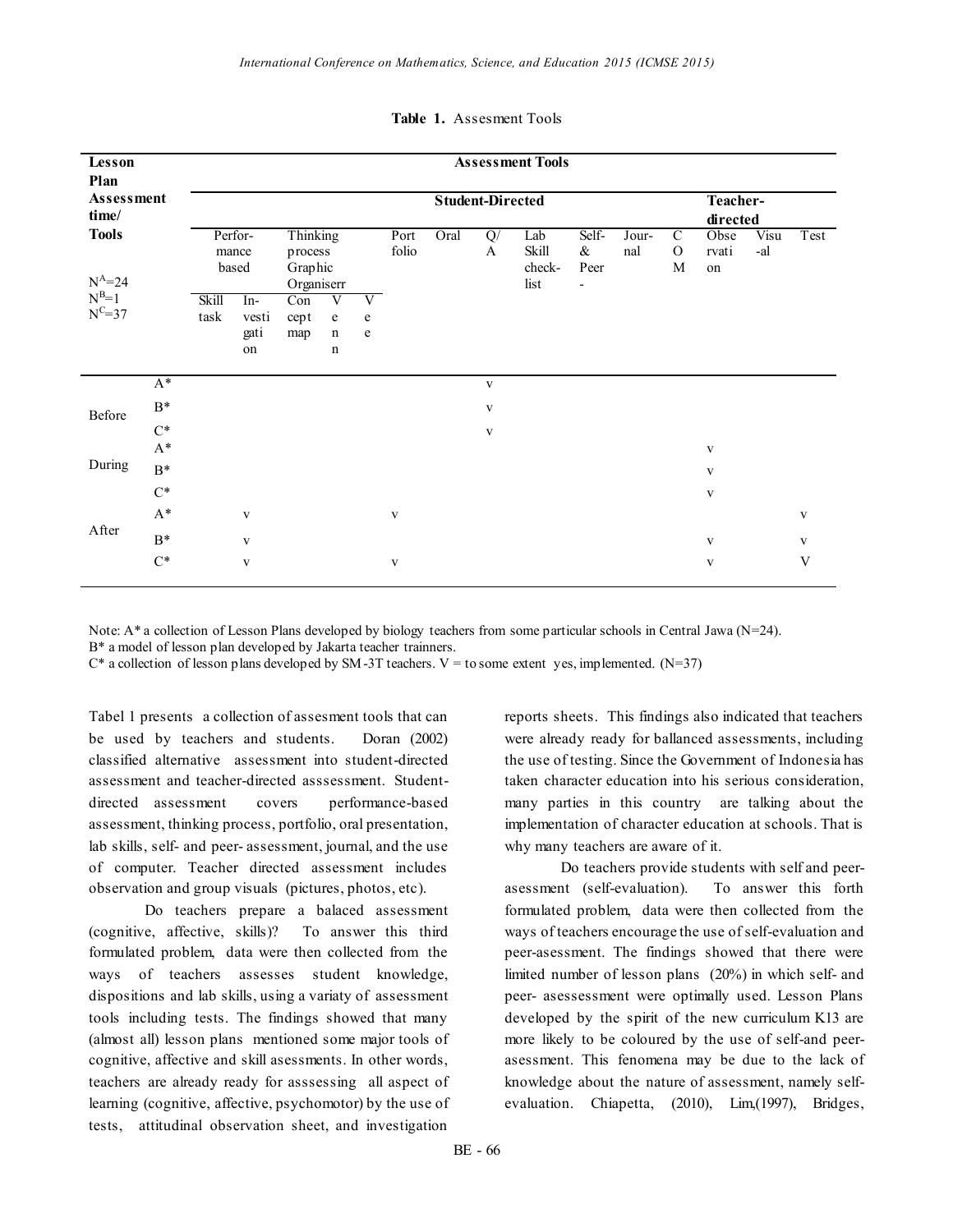(2004) all explained clearly that nature of assessment as self-reflection or evaluation.



**Figure 1**. Alternative Assesment Tools Used.

This Figure 1 indicates that tests are the dominant tools used by teachers. Other creative assesment tools are not popular among teachers in Indonesia. Only small number of teachers used journal and observation sheet to assess student. This figure presents some information about the final research question. Do teachers use alternative tools of assessment (product, grafic organiser, portfolio,etc? To answer this final formulated problem, data were then collected from the type and total number of assessment tools used, as written in teachers' lesson plan. The findings showed that test tools were the most frequently mentioned and written. The most negleted ones were the use of graphic orgnanisers, such as concept mapping tools, Venn diagrams, and Vee diagram, and other powerful asessment tools, such as interviews, listening instruments, groups visual and reflective journals. The findings underline that teachers are not yet familiar with alternative tools of assessment, eventhough they often go for teacher training by Government. Based on the analysis of the model of lesson plan by Government, it is clear that this lesson plan is not occupied with the alternative tools. Jakarta does not provide teachers with alternative ways of asesssing students instead of testing.

The findings are also supported by some more evidences that the Government of Indonesia is now postponing the implementation of the new currriculum to

all schools accross Indonesia. Only limited number of excellent schools in some cities in Indonesia supported to implemen it. This fenomena indicates that the Government itself finds some difficulties of the implementation of the curriculum. It creates uncertainty of the implementation of the alternative assessments. The translation of AA into daily lesson plan is not always clear.

What do the findings mean? Teaching learning design is a teacher plan of how to teach. Planning is considered something that is important. It can be imagined that teaching without a plan will be misdirected. Koba (2015) underlines the importance of instructional framework as tools to improve the quality of biology teaching. Based on his framework, biology teachers can select strategies to support student learning. Assessment is both diagnostic and summative to determine the target of learning. In his framework, biology teaching should be divided into predictive and responsive phases, and teachers could use some interesting tools. If biology teachers are not aware of these steps, they do no know of how to support conceptual changes.

Based on the research findings, it is clear that biology teachers in Indonesia do not maximise the use of creative and reflective tools of asessments, such as concept map, Venn diagram, Vee diagram, reflective journals, so on and so forth. The direct impact of this fenomena is that the quality of biology teaching is thin (limited), merely focused on transferring knowledge, but not on scientific attitudes and skills. As mentioned by many experts biology should be presented as tools for inculcating scientific values, and thinking skills. not merely knowledge (Koba, 2015; James, 2014; Chiappeta, 2010; Doran, 2002). All these experts mentioned that instructional tools, including assessment tools, should taken into serious consideration for better learning. Since the last decade, Frangeheim (2005) also wrote some interesting teaching strategies for encouraging a thinking classroom. In his understanding, teachers should use particular tools for supporting students to think. Without tools predetermined, it is not easy to identify the quality of teaching. One of the significant problems faced by Indonesian teachers accross this country is the lack of understanding of the prospective tools of teaching.

Reflecting on the findings, they also give some pictures of how biology teachers perceive learning assessment. Many biology teachers in Indonesia still believe that assessment is separated from instruction.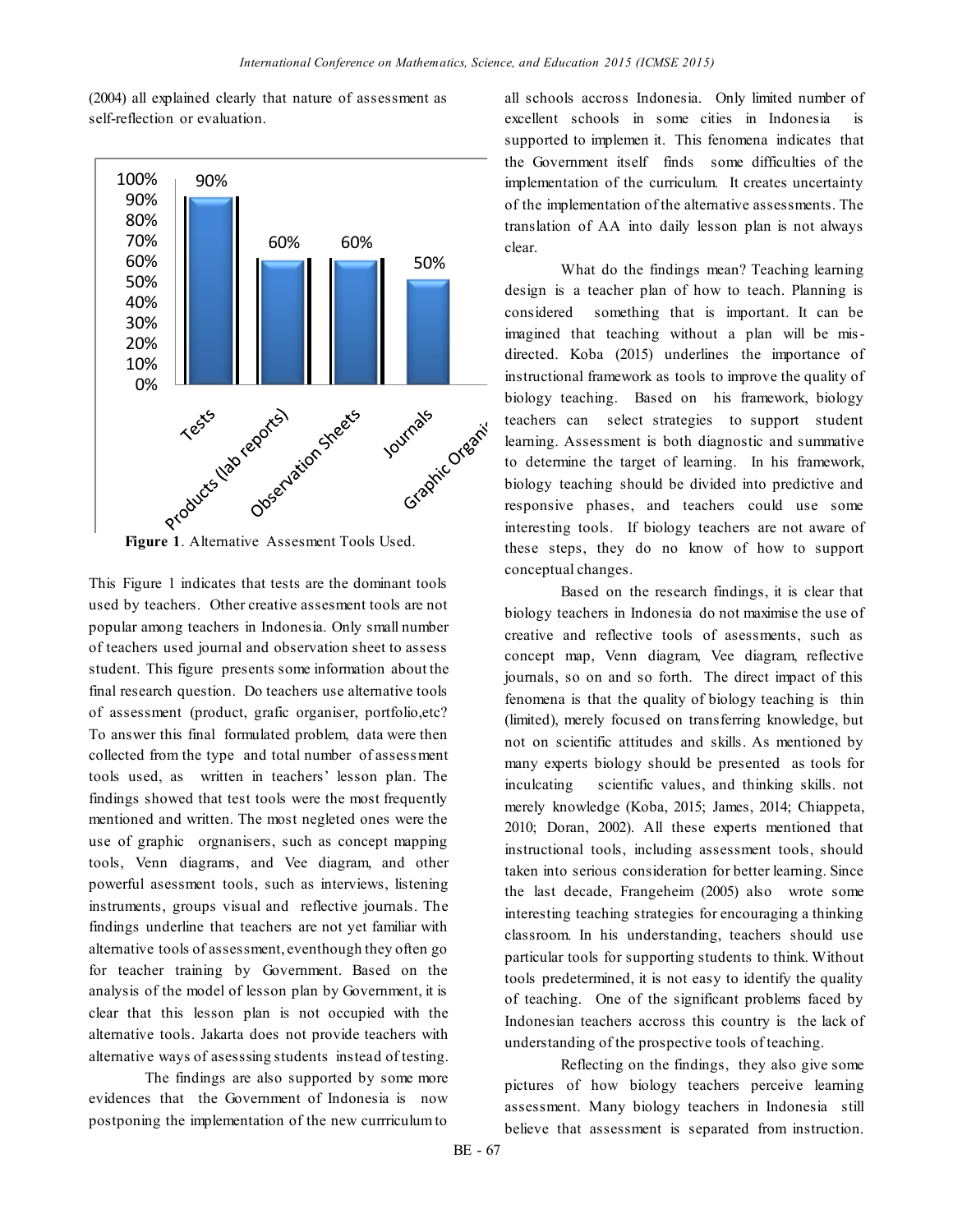They only think assessment is the end bussiness, not integrated in their instruction. It is clear that the teachers did not listen to students before classes. They did not interview students before classes. They did not assess student before. Diagnosis and other formative assessment were not the foci of teachers. Modern practice of assessment tells the difference. Instruction and assessment are just like two sides in one coin, they can be distinguished, but not separated (Lida, 1997; Doran, 2002; Council, 2013). Many educational experts encourage the new paradigm of assessment, namely the integration of learning, teaching, and asesssment. AA is being well-supported.

Based on the findings, it is suggested that the Government of Indonesia take significant steps to train teachers on how to assess students in different ways. Teacher trainning in Indonesia has been too much instructor-based for decades. The central government trained instructors, then they train provincial and district core teachers. Finally the core teachers trained school teachers. It takes long time to go. Misunderstanding of the use of assessment is frequently clear. The method of teacher training must be changed. School-based teacher training on assessment, focused on training by example and greater participation should be the priority of action. As mentioned by Jokowi, the young and seventh president of Indonesia, mental revolution should take place, including the changed mindset of educating young people of Indonesia. AA is the changed mindset of assessment. It must be supported by many parties in this country.

AA is to be taken into serious agenda of teacher training. The nature of AA is different from the one of paper and pencil tests. Teachers should be more familiar with it. AA is also unseparable from the implemention of compentency-based education. Competency is different from knowledge gain. What was mentioned by Spady (1978), long time ago is interesting to follow. In his understanding, competency is a set of performance criteria consisted of knowledge, attitude, skills and real life experiences. If Indonesia implement the new competency-based curriculum (K13), the implementaion of AA is a must. More serious and systematic efforts of its implementation should be available to all schools accross Indonesia. Implementing AA in schools is not always easy, since Indonesia is a huge island country. There are problems and potentials in this country, but the possibility of AA is bigger. May this simple research

findings inspire people who love Indonesia through better education.

## **CONCLUSION**

Authentic assessment is being introduced to the indonesian education system under the new curriculum 2013 where this paradigm of assessment is underlined. Unfortunately, there are some chalengges, that this paradigm is not fully translated in teacher daily lesson plan, since (1) there are no significant evidences that teacher learning design are created on basis of the integration of assessment and its intruction, (2) there are only limited tools for authentically asessing students, teachers are still using paper and pencil tests, and (3) the quality and availability of the alternative instruments such as graphic organiser, portfolio, journals were to be improved. K13 curriculum asks more teachers to change their paradigm.

### **BIBLIOGRAPHY**

- Chiappeta, E. K., TR (2010). *Science Instruction in the Middle and Secondary Schools Developing Fundamental Knowledge and Skills*. Sydney: Alyyn&Bacon.
- Council, N. R., Ed. (2013). *Next Generation Science Standards: For States, By States*. Washington DC: National Academy of Sciences.
- Curtis, T. (2014). *Science, Technology,Engineering, And Mathematics Educationtrends And Alignment With Workforce Needs*. New York: Nova Science Publishers, Inc.
- Doran, R. C., F; Tamir, P; Lenhart, C, Ed. (2002). *Science Educator's Guide to Laboratory Assessment*. Virginia: NSTA Press.
- Coil, C., Ed. (2000). *Teaching Tools for the 21 st Centur*y. USA, Pieces of Learning
- Krippendorf, K. 1989. *Content Analysis.* In. E. Barnow, G. Gerbner, W. Schraamn, T.L Worth, L. Gross (Eds). International Encyclopedia of Communication. 1 pp 403-407
- Koba, S. T., A, Ed. (2015). *Hard to teach biology concepts A Framework to Deepen Student Understanding*. Virgina: NSTA Press.